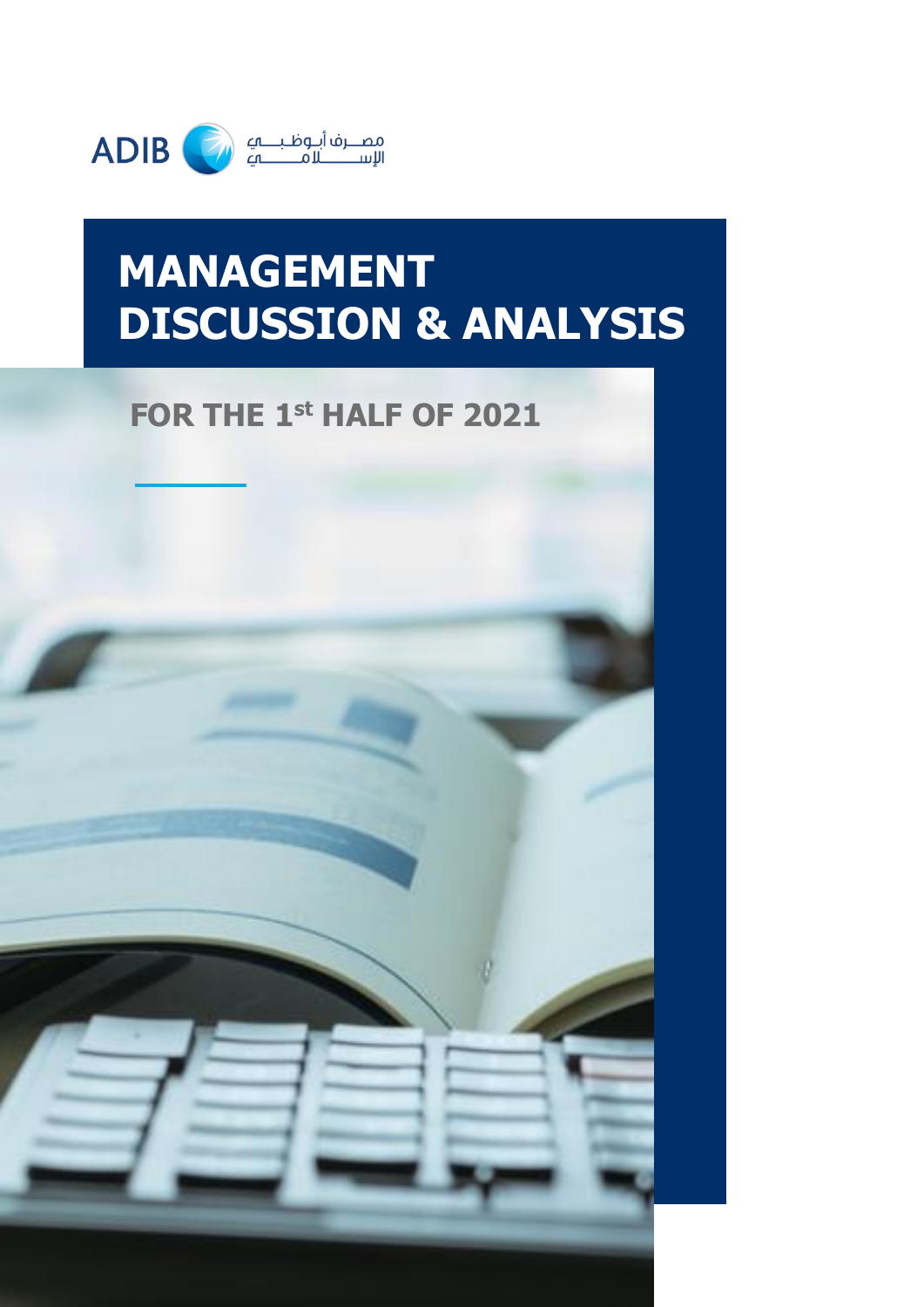

# **ADIB records an 89% surge in H1 2021 net profit to AED 1.1 billion**

### **Abu Dhabi, UAE – 28 July 2021**:

Abu Dhabi Islamic Bank (ADIB), a leading Islamic bank in the region, delivered strong financial results for H1 2021.

**Net Profit** surged 89% year-on-year to AED 1,109 million from AED 588 million in H1 2020. The growth in net profit reflects the strong underlying performance across the business supported by a 3.4% growth in total **Revenue** to AED 2,644 million compared to AED 2,557 million in the same period last year. Growth in revenue was driven by an increase in non-funding income of 19%, boosted by a 11% improvement in fee income.

The financial results were also supported by an 8% decline in **Operating Expenses** with cost to income ratio improving 5% due to the successful implementation of technology-led initiatives that helped reduce the cost of sales and customer acquisition while also streamlining internal processes.

ADIB continued to demonstrate strengths and depths in its balance sheet with a 5% year-on-year increase in **total assets**, driven by a 7% growth in deposits and a 3% growth in gross customer financing compared to H1 2020.

# **H1 2021 Key Highlights Compared to H1 2020**

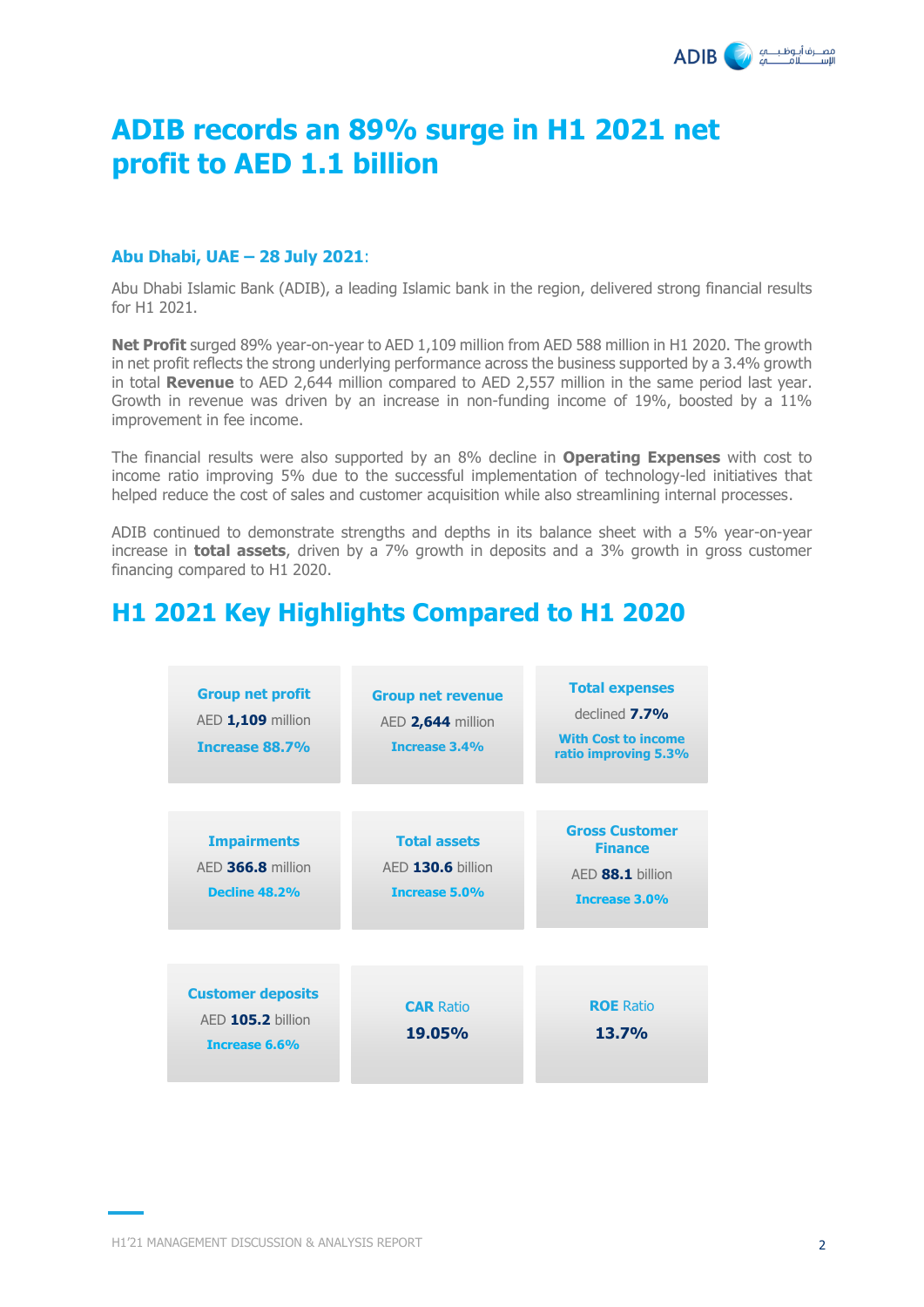

**Group net profit**: A resurgent financial performance in H1 2021 saw net profit grow 89% to AED 1,108.8 million compared to AED 587.6 million in H1 2020. Second quarter net profit of AED 501 million grew 57.6% compared to Q2 2020. This was driven by a growth in revenues, a cost improvement, and a lower impairment allowance as a result of the improving economic outlook.

**Group net revenue:** The rebound in UAE economic activity and an improvement in business momentum lifted revenues by 3.4% in H1 2021 to AED 2,644.3 million versus AED 2,556.6 million in H1 2020 and to AED 1,308.7 in Q2 2021 a 3.5% growth compared to Q2 2020. This was driven by a growth of 19% in revenues from non-funding activities offsetting the impact of the low rate environment.

**Operating expenses:** The successful implementation of cost initiatives and the efficacy of the digital strategy improved productivity resulted in a 7.7% improvement in operating expenses to AED 1,161.7 million compared to H1 2020, and leading to an improvement in cost-to-income ratio by 529 basis points compared to H1 2020.

**Net profit margins:** ADIB preserves one of the highest net profit margins in the market at 3.13% H1 2021 versus 3.58% H1 2020, supported by one of the lowest cost of funds in the market.

**New customers**: 97,035 new customers joined ADIB in the 12 months period ended H1 2021 as ADIB's emphasis on long-term customer relationships and delivering a superior customer service continues to bear fruit.

**Impairments:** Net impairment charges decreased by 48.2% to AED 366.8 million in H1 2021 from AED 708.6 million in H1 2020 reflecting improvements in the micro- and macro- economic outlook.

**Gross Customer financing:** Produced 3% year-on-year growth, driven by improvements of 3% in wholesale banking customer financing and 2% in retail customer financing compared to H1 2020.

**Total assets:** AED 130.6 billion in H1 2021, up 5.0% on H1 2020.

**Customer deposits:** AED 105.2 billion in H1 2021, up 6.6% year-on-year with CASA deposits including STI increasing by 13.9% to AED 96.4 billion comprising around 92% of total customer deposits.

**Liquidity:** ADIB continues to maintain a solid liquidity position with a Stable funds ratio of 83.1% H1 2021 vs. 86.6% H1 2020.

**Capital:** ADIB maintained a robust capital position with Common equity Tier 1 ratio 13.32% and Capital adequacy ratio of 19.05% comfortably above regulatory requirements.

**Digital:** In the first half of 2021, ADIB has seen a 30% rise in digitally active customers compared to the same period last year. Currently, the bank has over 700,000 digitally enabled customers, which is a record of 70%.

**Innovation:** ADIB continues to strengthen its digital banking capabilities with a host of new initiatives as the Bank continues to see high adoption and usage of its digital services. It recently announced the launch of new integrated digital kiosks 'Smart Tellers' across key UAE branches that offer the services of a minibranch allowing customers to access a wide variety of banking services and products.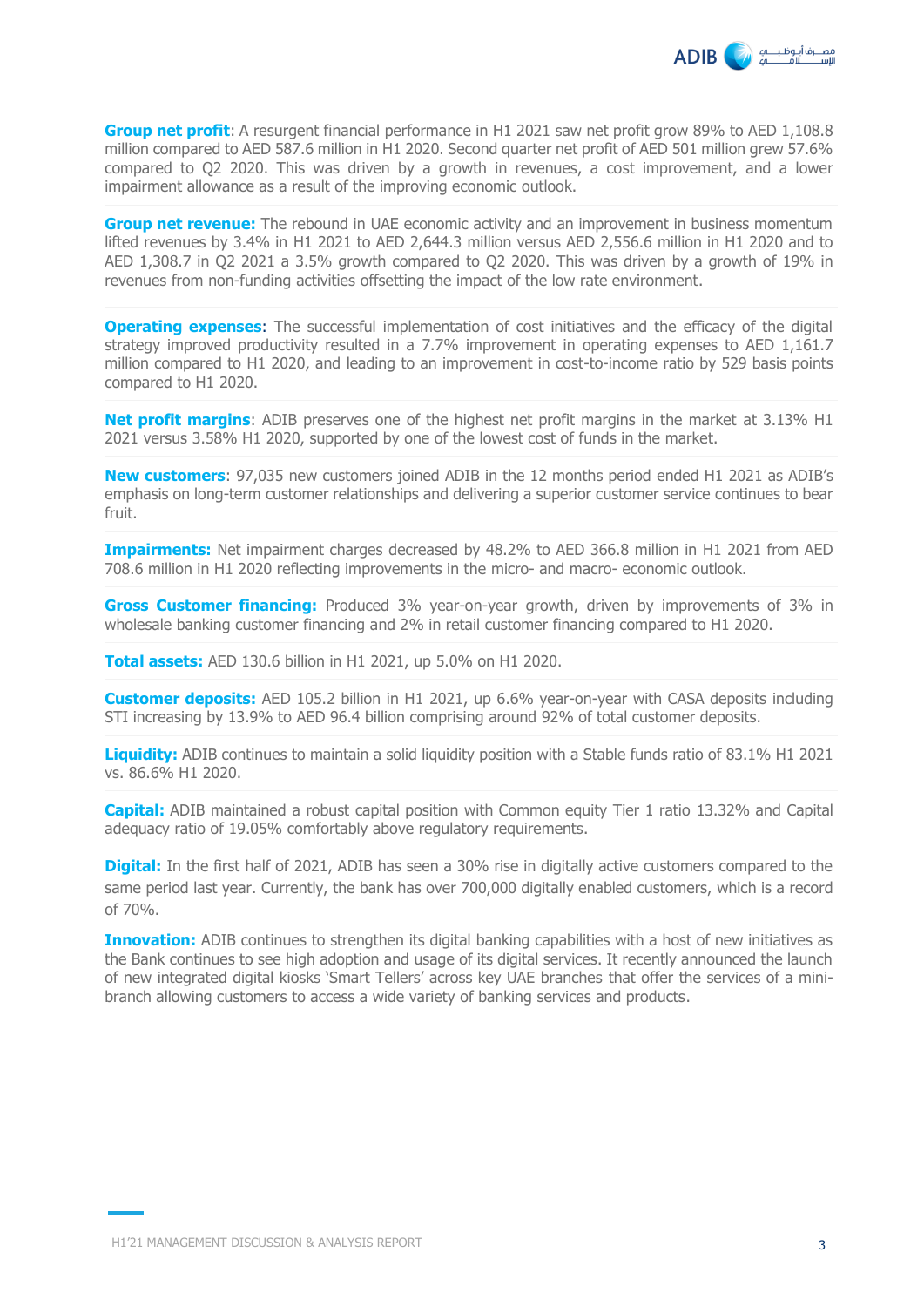



#### **H.E JAWAAN AWAIDAH AL KHAILI**

CHAIRMAN

"We are really encouraged by our financial results in the first half of 2021 as we continue to deliver strong operational performance across all business lines. Despite continued challenging market conditions, ADIB delivered robust year-on-year growth underscored by positive increases on our assets, revenues, and net profits while also maintaining a strong balance sheet, liquidity, and capital ratios. Our return on shareholders' equity have also improved to 14%, in line with our commitment to enhance our profitability and deliver superior value to our shareholders.

"Our investments in key strategic and digital initiatives enabled us to enhance customer experience, support business productivity, and position the bank for future growth. We have seen an increase in key digital metrics with more and more customers benefiting from our enhanced digital banking features.

"We are focused on the priorities we outlined as part of our 5-year strategic review. We are now embarking on a new journey with a renewed purpose and a revamped vision. We are aiming to develop and launch new banking products and services that will allow us to support customers in all important financial stages in their lives while attracting new segments where we can grow profitably building on our strong brand and market position. We will continue with our digital transformation strategy to build a future-proof bank by rigorously simplifying and centralizing our operating model that will enable us to focus on clients and work more efficiently.

"Looking ahead and despite ongoing uncertainties, we believe that the UAE economy has the potential to have extremely robust, multi-year growth supported by the government stimulus measures, the strong vaccine roll out and the positive consumer sentiment around the potential end of the pandemic. Against this backdrop, we believe we are well positioned for a period of sustained growth for the rest of 2021, leveraging on our strong market position, strategic initiatives and operational resilience."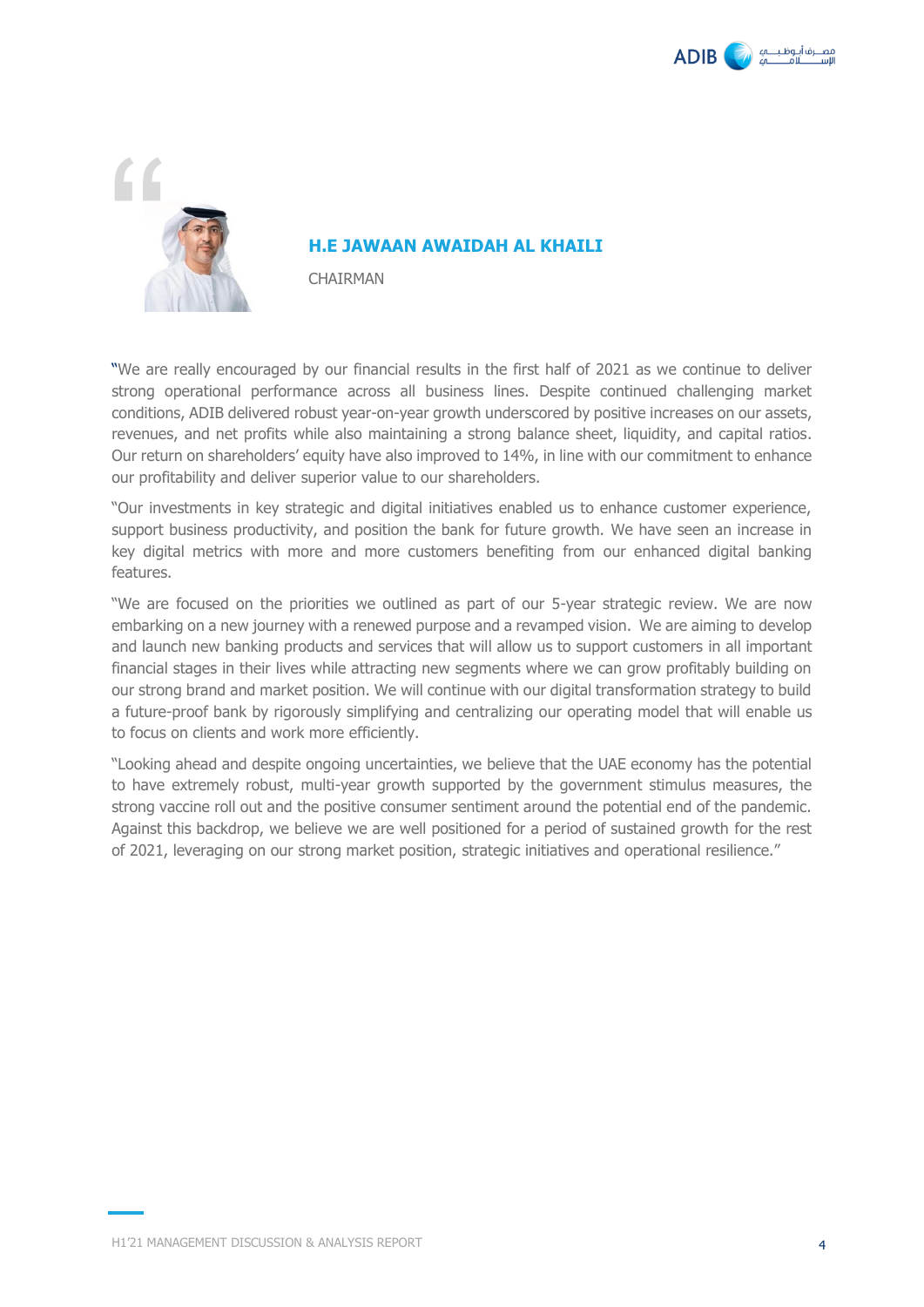



**MOHAMED ABDELBARY** GROUP CHIEF FINANCIAL OFFICER

"ADIB delivered a strong set of results in the first half of 2021, with net profits increasing by 89% to AED 1.1 billion. This is further evidence that ADIB is in the right path in all its businesses and is building sustainable profitability in what continues to be an uncertain economic environment.

"I am particularly pleased with our topline, year-on-year growth of 3.4% on the back of strong improvements in customer financing, customer deposits, and an increase in other sources of income, such as fees and commissions and investment income. We have progressively pursued a strict cost discipline approach which allowed us to drive our operating expenses down by 8% year on year and enabled us to achieve a 5% improvement in our cost to income ratio. This was achieved through implementing a number of cost optimisation initiatives that includes a reduction of cost of sales and cost of customer acquisitions, the optimization of our branch network, and the introduction of artificial intelligence to streamline processes. Such cost synergies have created capacity for us to continue our investments in digital technologies, as well as other strategic initiatives to attract new customers and accelerate our growth for the rest of the year.

"While low rates remain a key headwind that impacted of revenues from funding, we were still able to grow our revenues driven by improved numbers from our customer financing as well as in investment income, fees & commissions. Throughout the period, we continued to demonstrate risk discipline, with our asset quality broadly stable underpinned by a prudent risk approach and recoveries. Our balance sheet foundation remains robust, with solid liquidity and funding ratios, and a strong capital position with a CET1 at 13.3%.

"The strength of our retail banking business continues to drive ADIB's performance. This highlights the bank's increasingly powerful brand and its success in successfully employing its client franchise to increase market share, adding over 97,000 customers in the 12 months period ended 30 June 2021. This has resulted in a 7% rise in customer deposits and a 14% increase in CASA deposits (including STI) allowing ADIB to maintain one of the highest net profit margins in the market of 3.13%."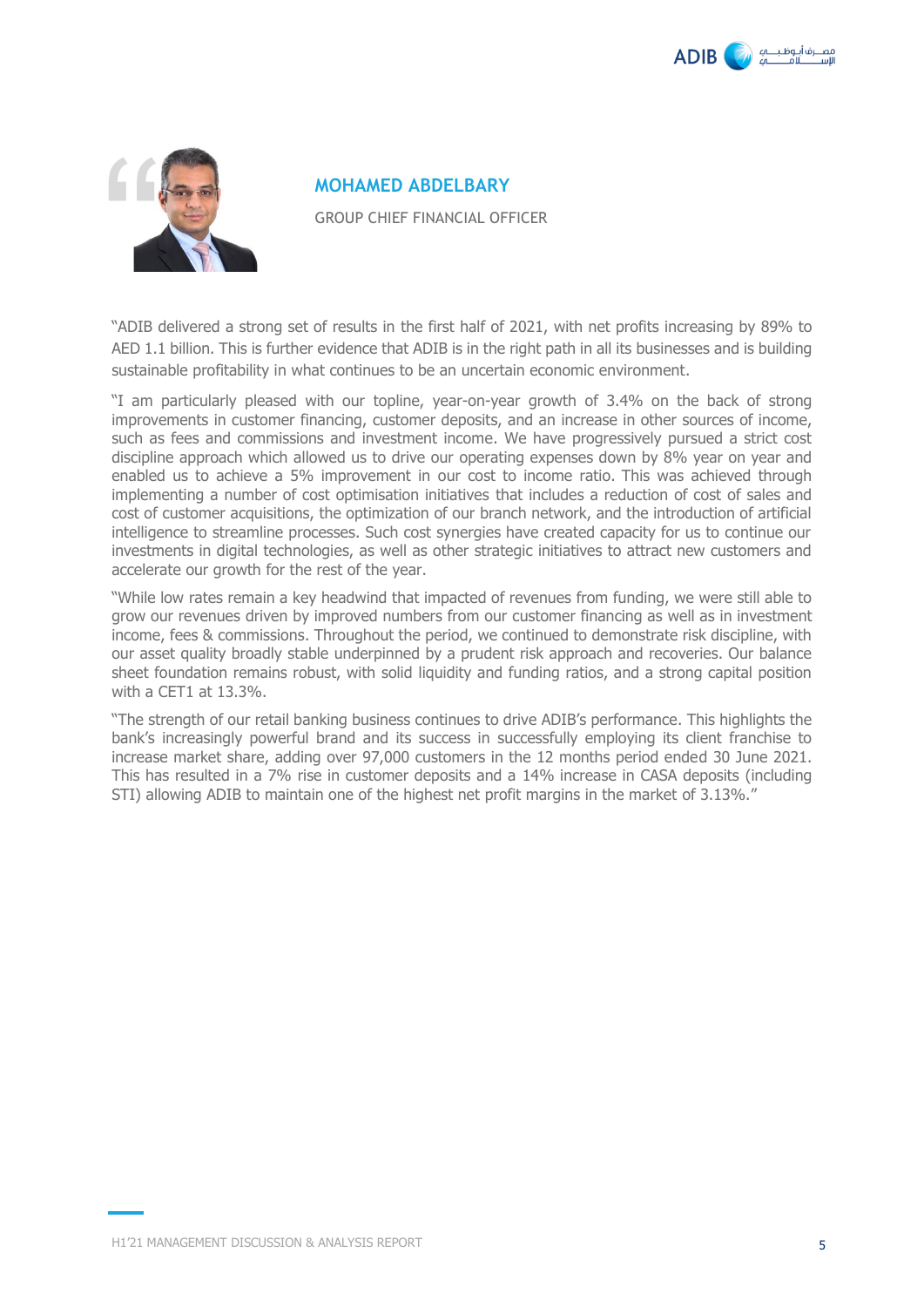

# **GROUP FINANCIAL REVIEW**

All figures are in AED millions

| <b>Income</b><br>statement              | H1'21   | H <sub>1</sub> '20 | $Y$ -o- $Y$ % | <b>Q2'21</b> | 02'20   | $Q - O - Q$ % |
|-----------------------------------------|---------|--------------------|---------------|--------------|---------|---------------|
| Net Revenue from Funding                | 1,587.3 | 1,669.8            | $-4.9%$       | 802.9        | 801.8   | $0.1\%$       |
| Non funding revenue                     | 1,057.0 | 886.8              | 19.2%         | 505.8        | 462.5   | 9.4%          |
| <b>Net revenue</b>                      | 2,644.3 | 2,556.6            | 3.4%          | 1,308.7      | 1,264.3 | 3.5%          |
| <b>Total Expenses</b>                   | 1,161.7 | 1,258.4            | $-7.7\%$      | 570.0        | 623.5   | $-8.6\%$      |
| <b>Operating profit (margin)</b>        | 1,482.6 | 1,298.2            | 14.2%         | 738.7        | 640.8   | 15.3%         |
| Credit provisions and impairment charge | 366.8   | 708.6              | $-48.2%$      | 233.3        | 321.5   | $-27.4%$      |
| Net profit after zakat & tax            | 1,108.8 | 587.6              | 88.7%         | 501.2        | 317.9   | 57.6%         |

| <b>Balance sheet</b>     | <b>Jun'21</b> | <b>Dec'20</b> | Jun'21 vs<br>Dec'20<br>(%) | <b>Jun'20</b> | Jun'21 vs<br>Jun'20<br>(%) |
|--------------------------|---------------|---------------|----------------------------|---------------|----------------------------|
| Total assets             | 130,608       | 127,816       | 2.2%                       | 124,418       | 5.0%                       |
| Gross customer financing | 88,068        | 87,407        | 0.8%                       | 85,519        | 3.0%                       |
| Customer deposits        | 105,159       | 101,276       | 3.8%                       | 98,631        | 6.6%                       |
| Total equity             | 19,538        | 19,162        | $2.0\%$                    | 18,514        | 5.5%                       |

| <b>Key ratios</b>                        | Jun'21 | <b>Dec'20</b> | Jun'21 vs<br><b>Dec'20</b><br>(bps) | <b>Jun'20</b> | Jun'21 vs<br><b>Jun'20</b><br>(bps) |
|------------------------------------------|--------|---------------|-------------------------------------|---------------|-------------------------------------|
| Net Profit margins                       | 3.13%  | 3.51%         | -38                                 | 3.58%         | $-45$                               |
| Cost to income ratio                     | 43.9%  | 45.7%         | $-179$                              | 49.2%         | $-529$                              |
| Cost of risk                             | 0.9%   | 1.3%          | $-43$                               | 1.4%          | $-54$                               |
| Non-performing assets                    | 8.8%   | 8.8%          | $\overline{4}$                      | 8.4%          | 43                                  |
| Provision coverage including collaterals | 115.2% | 110.7%        | 449                                 | 114.4%        | $-81$                               |
| Net Financing to Deposit                 | 79.6%  | 82.4%         | $-276$                              | 83.1%         | $-352$                              |
| Return on equity                         | 13.7%  | 9.6%          | 406                                 | 6.6%          | 707                                 |
| CET 1 ratio                              | 13.3%  | 12.9%         | 38                                  | 12.5%         | 86                                  |
| Capital Adequacy Ratio                   | 19.1%  | 18.8%         | 25                                  | 18.2%         | 87                                  |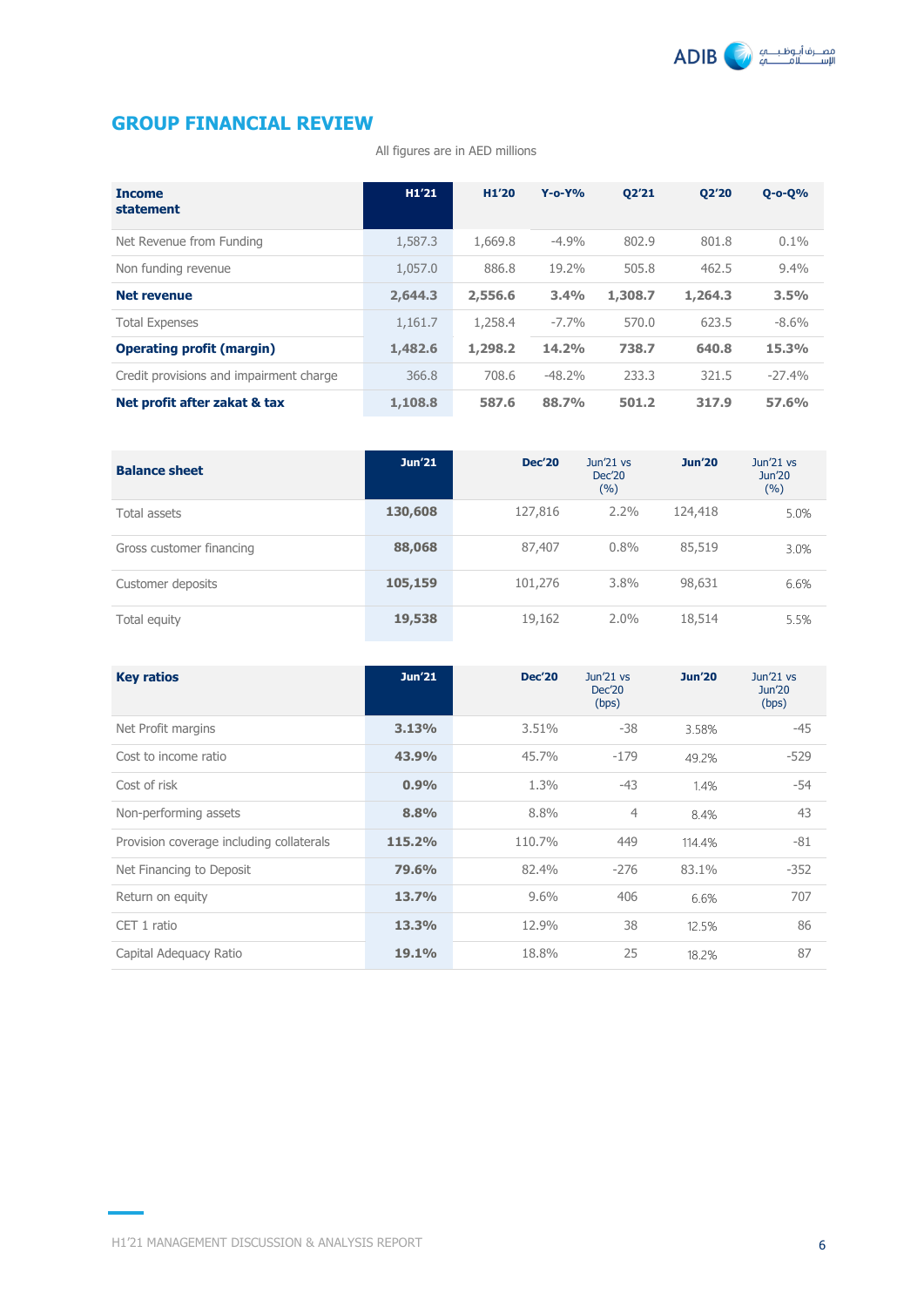

## **OPERATING PERFORMANCE (H1 2021 vs H1 2020)**

- Group Revenue grew 3.4% from AED 2,644.3 million vs. AED 2,556.6 million.
- Income from financing activities was AED 1,587.3 million, down 4.9% from AED 1,669.8 million due to a balance sheet repricing driven by the impact of a low-rate environment. This was partially offset by a growth in customer financing and other sources of income, such as fees and commissions and investment income.
- Net profit margin was 3.13%, down 45 basis points from 3.54% largely due to rate cuts.
- Income from non-financing activities which contributes 40% of total income is up 19% by AED 170 million to reach AED 1,057.0 million vs. AED 886.8 million. This increase was primarily driven by 27.8% growth in investment income and by a 10.6% increase in fees and commissions year-on-year due to an encouraging economic and business environment.
- Fees and commissions were 10.6% higher at AED 461.5 million vs. AED 417.1 million reflecting the Bank's focus to diversify its income.
- Investment income was 27.8% higher at AED 472.1 million vs. AED 369.3 million
- Expenses: Amid ongoing investments in key strategic and digital initiatives, operating expenses decreased 7.7% to AED 1,161.7 million from AED 1,258.4 million as a result of the successful implementation of cost initiatives and the efficacy of the digital strategy while cost-to-income ratio significantly improved to be 43.9%.

#### **ASSET QUALITY (H1 2021 vs H1 2020)**

- Non-Performing Assets were AED 7.8 billion compared to AED 7.2 billion, reflecting a challenging operating environment with non-performing assets ratio of 8.8% broadly stable compared to 31 March 2021.
- Credit provisions and impairments While the bank continued to build prudent provisioning, the improving economic outlook resulted in lower net impairment charges of AED 366.8 million, compared to AED 708.6 million representing an annualized cost of risk of 85 basis points compared to 139 basis points and an adequate provision coverage ratio of 115% including collaterals.
- UAE Central Bank Targeted Economic Support Scheme (TESS) ADIB provided payment deferrals of over AED 1.76 billion on a cumulative basis in addition to relief measures extended through the bank's own programmes.

### **BALANCE SHEET (H1 2021 vs H1 2020)**

- Total assets grew 5.0% to AED 130.6 billion.
- Gross Customer financing increased 3.0% to AED 88.1 billion, primarily driven by 2.7% growth in corporate financing.
- Customer deposits were AED 105.2 billion up 7% with Current Account and Savings Account (CASA) including STI balances grew 13.9% to AED 96.4 billion, and now represent 91.7% of total deposits.
- ADIB recorded a healthy customer financing-to-deposits ratio of 79.6% in H1 2021.
- Maintained its strong liquidity position with Stable fund ratio of 83.1% and remains comfortably in excess of regulatory requirement.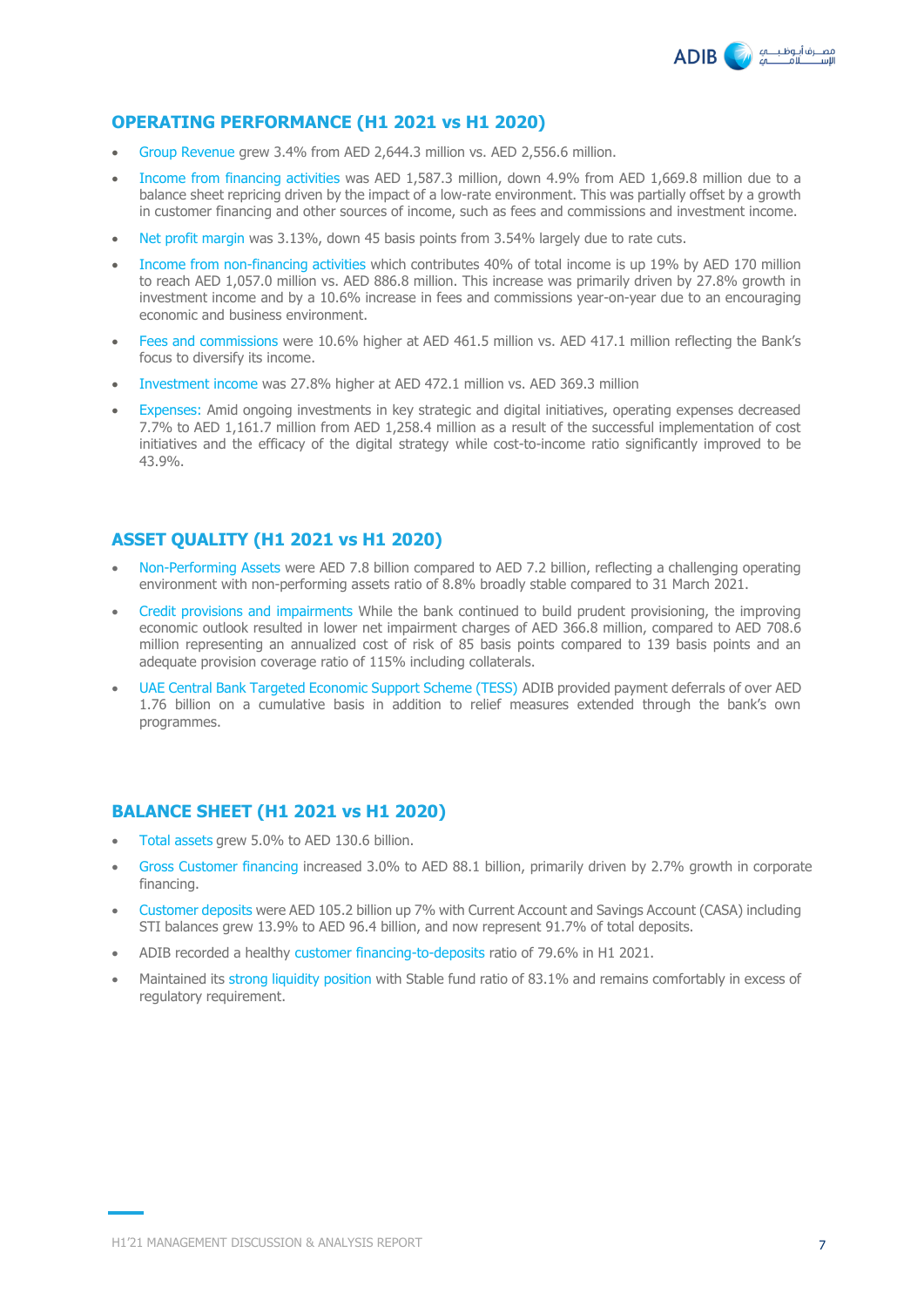

# **EQUITY, CAPITAL AND RETURNS (H1 2021 vs H1 2020)**

- Total equity (inc. Tier 1 capital instruments) increased 5.5% to AED 19.5 billion from AED 18.5 billion.
- At H1 2021, under Basel III principles:
	- Capital adequacy ratio improved sequentially from 18.18% to 19.05%. The Bank's CAR ratio stands comfortably above the minimum requirement prescribed by the UAE Central Bank until 31 December 2021 of 11.5% as part of capital relief buffers under TESS.
	- Tier 1 capital ratio was 17.97%.
	- Common equity Tier 1 ratio was 13.32%.
	- All capital ratios are well above the minimum regulatory thresholds advised by the Central Bank of the UAE.

## **ADIB DIGITAL TRANSFORMATION INITIATIVES IN H1 2021**

- In the first half of 2021, ADIB has seen a 30% rise in digitally active customers. Currently, the bank has over 900,000 digitally enabled customers, of which a record 65% are active on a daily or weekly basis.
- ADIB Mobile app ranked number one App on UAE App store.
- ADIB has a 58% digital usage when opening current accounts with more than 35% of new bank customers opening their accounts digitally.
- ADIB has seen a surge of 30% in digital finance application, with more than 30% of personal finance applications taking place digitally.
- In terms of Retail Services, digital money transfers and customer profile updates have witnessed an 88% and 40% rise, with 99% of transactions happening digitally.
- Digital adoption in corporate banking realised a major surge, with Wholesale Banking Group's daily transaction clocking a high of 21,000 in June 2021, representing a 95% increase over the same period last year.
- Over 90% of ADIB's Global Transaction Banking business was generated digitally through ADIB Direct, an innovative banking platform providing automated trade finance services.
- The ADIB Business Banking department recorded 56,000 transactions in June 2021, up 27% year-on-year. Around 92% of these transactions were concluded digitally, up from 75% last year.
- ADIB launched an Analytics Center of Excellence, a remote sales platform allowing customers to interact with ADIB and apply for personal finance, covered cards, takaful, and other banking products without having to leave their homes.
- ADIB introduced many AI based initiatives across our support functions to improve overall effectiveness.
- ADIB has been working on a set of new digital initiatives which are due for rollout in the next 6 months. ADIB is launching a branch paperless strategy with the aim to saving more than 2 million papers by end of 2021 as most of the transactions in branches will move to digital.
- In addition, the bank has been deploying AI technology to clear cheques with now 300 cheques per day being cleared without any human interaction which the aim to have 65% of cheques cleared digitally by year end which will result in operational efficiency due to reduction of cheque processing time, better risk management and fraud prevention.
- Other initiatives including ADIB Chat Banking, the UAE's first Emirati customer care chatbot, continues to evolve, with major upgrades being developed to ensure it can support cases across ADIB's digital banking ecosystem. The customer-facing chat bot has built sufficient learning now to resolve 85% of queries.

# **BUSINESS PERFORMANCE**

#### Retail Banking Group

ADIB's Retail Banking Group ('Retail Banking'), is a national champion and a critical growth engine for ADIB. Retail Banking delivered a resilient performance, generating AED 556 million of net profit in H1 2021, a 4% improvement over the same period last year. In addition, Retail Banking has strengthened their propositions and improved their